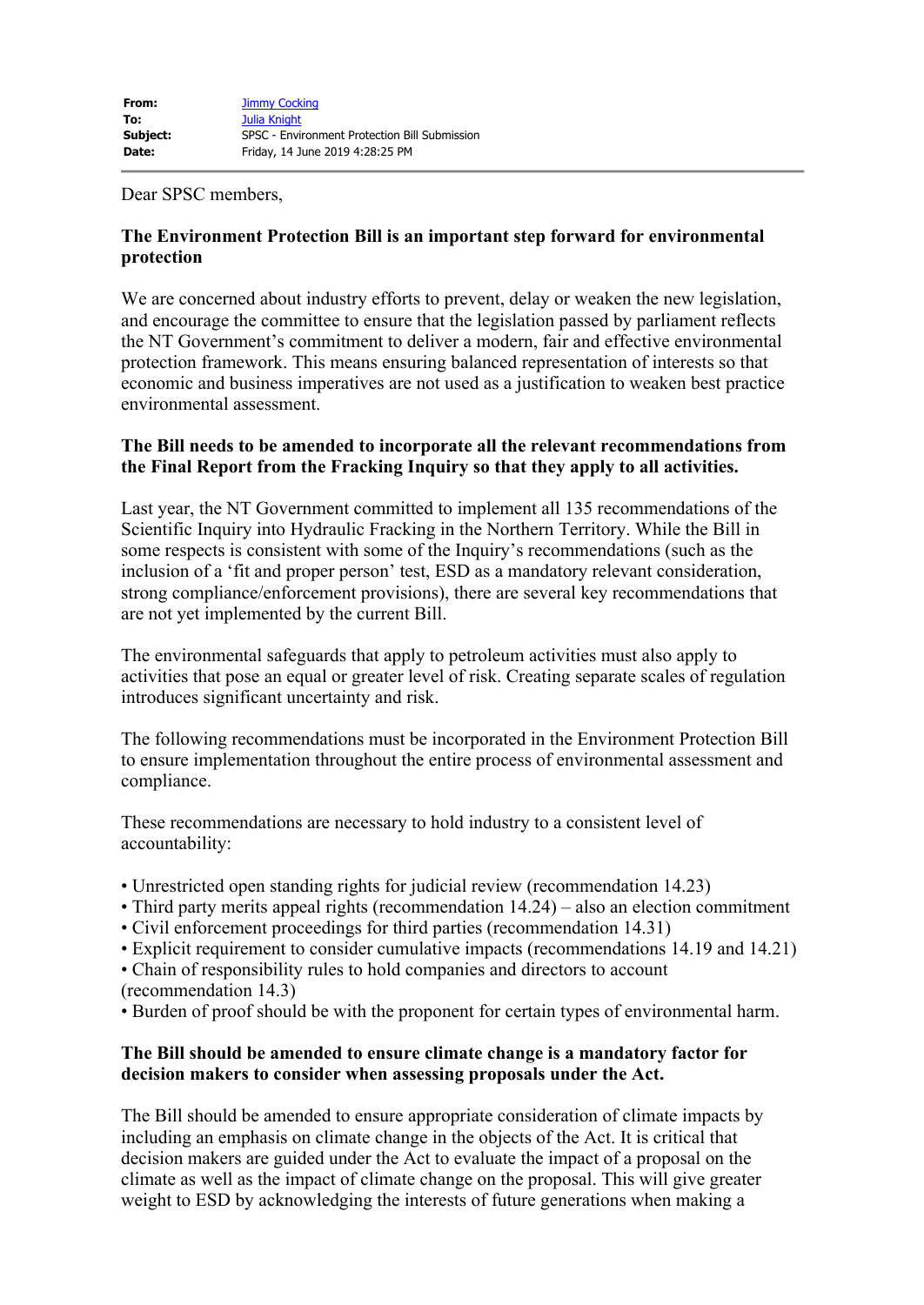decision on a project with climate change implications.

Climate change is one of our greatest environmental challenges – a modern system of environmental assessment must therefore guide decisions on the issue of climate change. Climate change is already causing environmental challenges for the Northern Territory which is particularly vulnerable to climate projections. The major industries of the NT are likely to be severely affected so it is important that the environmental framework allows decision makers to consider and apply principles of climate change adaptation and mitigation when assessing a proposal.

#### **The Bill should be amended to provide for open standing for judicial review and include merits review rights.**

The NT Government's policy reversal on community appeal rights last year will increase the risk of corruption, reduce accountability and place important environmental values at risk. Communities potentially impacted by a proposal should have a genuine ability to engage in the decisions about that proposal to ensure development occurs when it is appropriate for that region.

To promote effective implementation of the new laws, parliament should restore third party merits review rights and open standing for judicial review in the Environment Protection Bill 2019. This would be consistent with the recommendations of the Fracking Inquiry – it makes no sense to have different appeal rights for different industries/ activities. The test should be the whether the action will impact the environment rather than specific to a particular industry.

## **The Bill should be amended to ensure that the Minister can only approve a project if there has been adequate engagement with impacted communities.**

The Bill has been significantly strengthened by including an acknowledgement of Aboriginal people in the objects and requiring a proponent to consider the rights and interests of Aboriginal people during environmental assessment (section 43).

Notwithstanding this strength, the Bill could be improved by outlining a process for proponents to demonstrate they have undertaken appropriate consultation and engagement. There needs to be a clear test to ensure that approval will not be granted unless affected communicates are adequately engaged in the assessment process and appreciate the full range of risks and benefits.

A key amendment to the Bill should therefore be to include a list of mandatory requirements, including consultation with affected communities, that the Minister must be satisfied of before granting an approval. This should be added to section 73 of the Bill.

#### **The Bill should ensure all projects are transitioned in a timely and consistent manner into the new framework.**

Not all projects will be immediately subject to the new act when it comes into power. The Act will apply at different times depending on the type of activity that is being assessed.